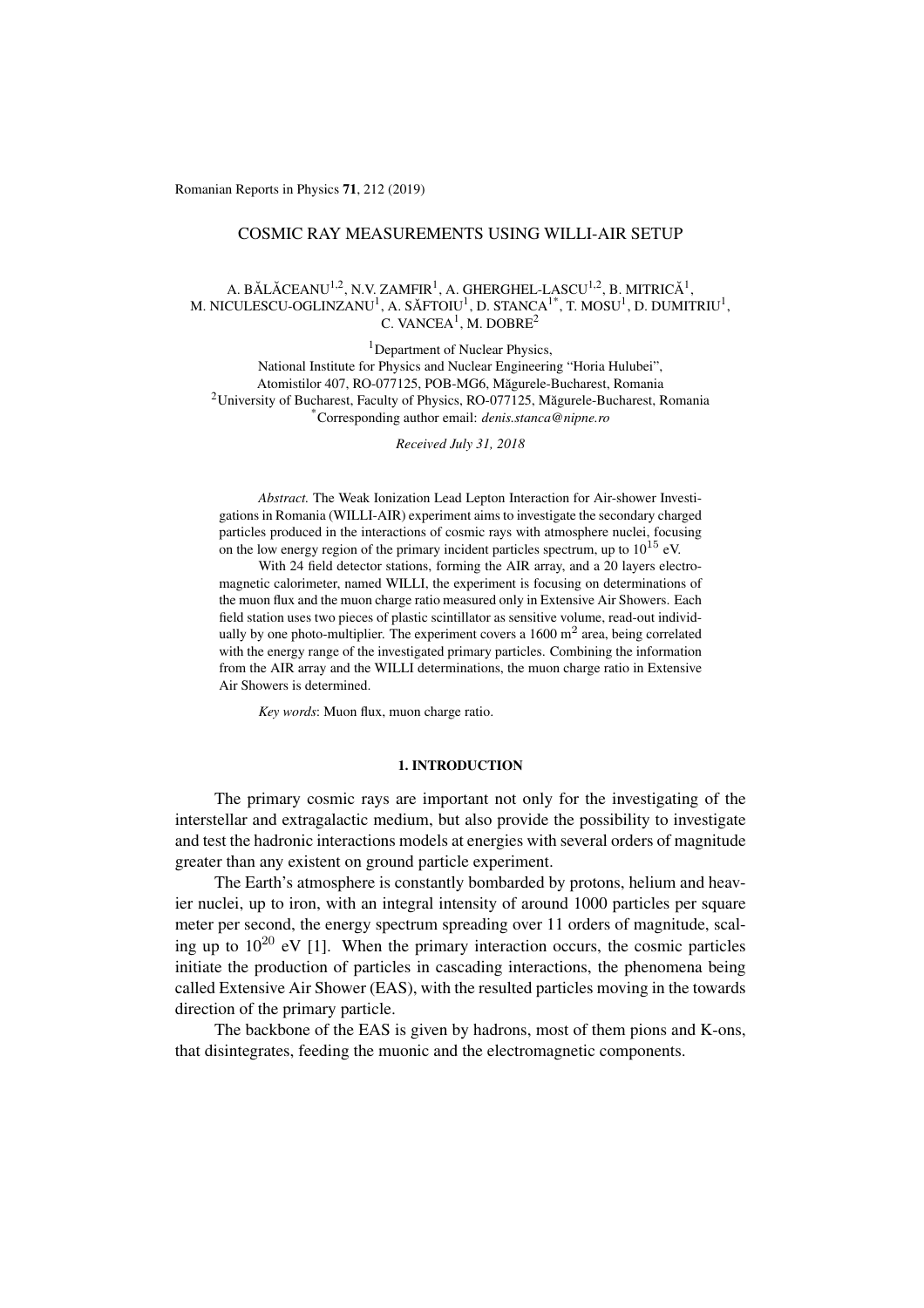When the secondary particles reach ground, the footprint of the EAS can be sampled and measured with different types of detectors, resulting several parameters of interest, like the number of charged particles, the number of muons, the center of the cascade, the arrival direction, the height where the number of particles was maximum, etc., from which we can deduct information regarding the primary cosmic ray, like mass or energy. Hybrid experiments were developed, like KASCADE - Grande, or Pierre Auger Observatory, measuring cosmic particles with energies up to  $10^{20}$  eV.

Due to a small cross section interaction with matter and a long lifetime, the muons can penetrate the Earth, the most energetic ones being found in deep underground locations. This is the reason why knowing the muon flux is of extreme importance for deep underground facilities or for ultra low background experiments, like the experiments located in the ultra low background measurements laboratory from Slanic Prahova salt mine [2–6]. An important safety feature to be taken into consideration by the researchers working for underground experiments is the radon concentration [7], which tends to accumulate in non vented underground places, one important characteristic for Slanic Prahova salt mine being a very low value, smaller than  $10$  Bq/m<sup>3</sup>.

Our experiment is aiming to measure the muon charge ratio using WILLI calorimeter, from individual Extensive Air Showers identified by AIR array, for primary cosmic rays with energies up to  $10^{15}$  eV [8].

In order to distinguish between negative muons ( $\mu$ <sup>-</sup>) and positive muons ( $\mu$ <sup>+</sup>), the WILLI calorimeter is used, the detection principle being based on their different behavior when interacting with matter.

The positive and negative muons disintegrate according to Eq. (1) and Eq. (2):

$$
\mu^- \to e^- + \bar{\nu_e} + \nu_\mu \tag{1}
$$

$$
\mu^+ \to e^+ + \nu_e + \bar{\nu_\mu} \tag{2}
$$

The negative muons can be captured by the atoms of the traversed matter and form a muonic atom. This bounding influences the  $\mu^-$  lifetime. With a mass about 200 times larger than the electron, the corresponding Bohr radius is smaller and it will overlap with the nucleus wave functions. The lifetime is correlated to the atomic number of the host atom (see Table 1 for the lifetimes of  $\mu^-$  and  $\mu^+$  when traversing different materials utilised in WILLI detector structures). One can observe that the mean lifetime for the  $\mu^-$  after the atomic capture decreases, while for the  $\mu^+$  is constant.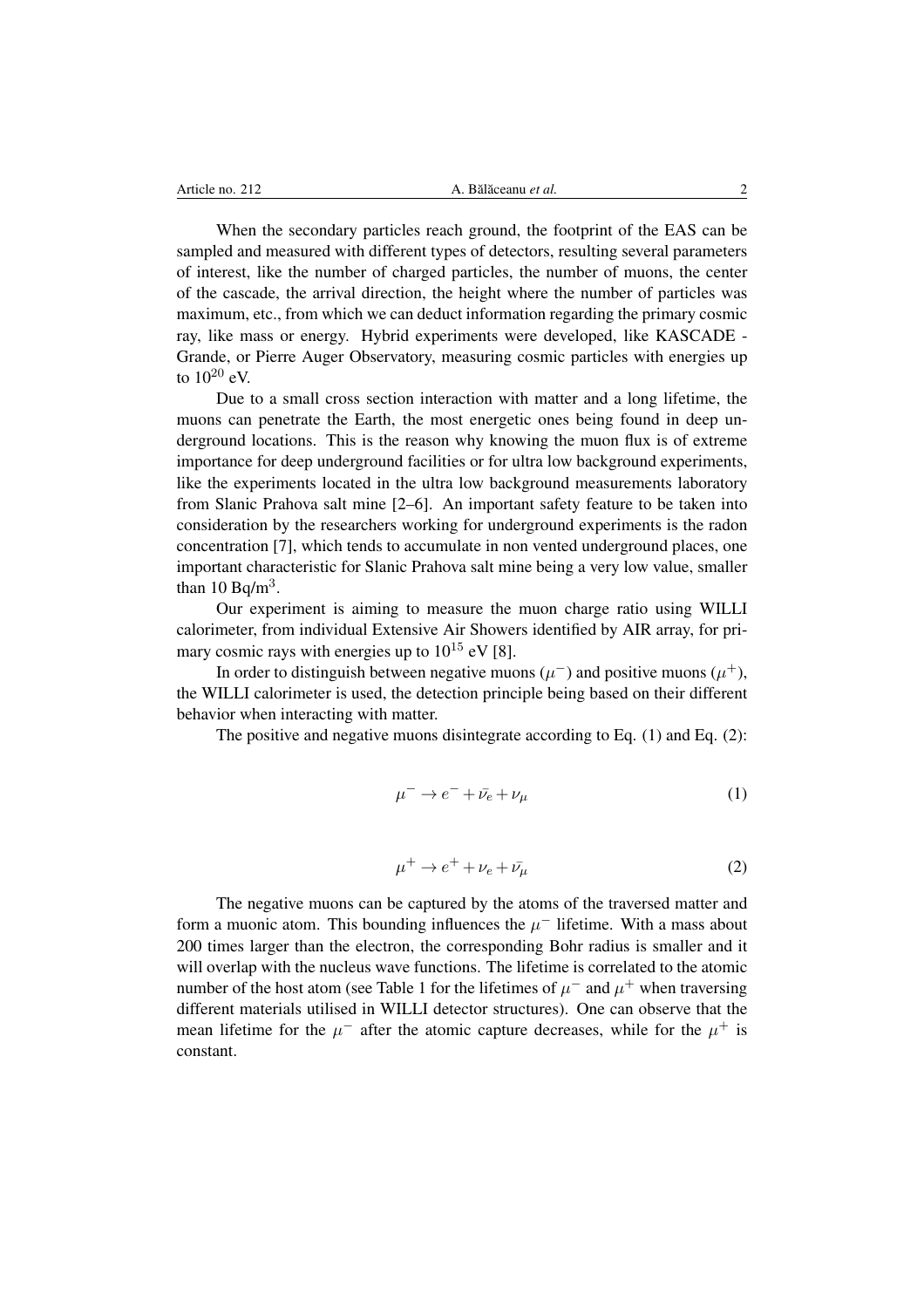|--|--|

| The mean lifetimes for $\mu^+$ and $\mu^-$ traversing different materials [9]. |  |  |
|--------------------------------------------------------------------------------|--|--|
|--------------------------------------------------------------------------------|--|--|

| Element    |    | Atomic Number Z   Lifetime of $\mu^+$ ( $\mu$ s)   Lifetime of $\mu^-$ ( $\mu$ s) |      |
|------------|----|-----------------------------------------------------------------------------------|------|
| Free Decay |    | 2.2                                                                               | 2.2  |
| Carbon     |    | 2.2                                                                               | 2.0  |
| Aluminium  |    | 2.2                                                                               | 0.88 |
| Iron       | 26 | 2.2                                                                               | 0.22 |
| Lead       |    | つつ                                                                                | 0.08 |

#### 2. THE METHOD OF DELAYED COINCIDENCES

The negative muons are captured inside atoms by replacing one electron and thus forming muonic atoms. By comparing the different lifetimes of these excited atoms with the lifetime of positive muons it is possible to obtain the ratio between the positive and the negative muons. The mixed atmospheric flux contains both positive and negative muons. In the interaction with different materials inside the detector, the decay law contains a superposition of several decay laws [10]

$$
\frac{dN}{dt} = N_+ c_0 \frac{1}{\tau_0} \exp\left(-\frac{t}{\tau_0}\right) + N_+ \sum_{j=1}^m c_j \frac{1}{\tau_j} \exp\left(-\frac{t}{\tau_j}\right) \tag{3}
$$

where:

| $N_{+}, N_{-}$ | number of $\mu^+, \mu^-$ interacting inside the detector. |
|----------------|-----------------------------------------------------------|
| m              | number of materials in the detector.                      |
| $c_0$          | detection efficiency for $\mu^+$ in all materials.        |
| $c_j$          | detection efficiency for $\mu^-$ in material j.           |
| $\tau_0$       | mean lifetime of $\mu^+$ (2.197 $\mu$ s).                 |
| $\tau_i$       | mean lifetime of $\mu^-$ in material j.                   |

The mean lifetime  $\tau_j$  is known from experimental measurements [9]. Another parameter of interest is  $c_0$  and  $c_j$  and can be determined by Monte-Carlo simulations. These constants express the stopping power of different materials. The remain parameters  $N_+$  and  $N_-$  are of interest. These two are expressed in the total muon number (Equation 4) and muon charge ratio (Equation 5).

$$
N_0 = N_+ + N_- \tag{4}
$$

$$
N_0 = N_+ + N_- \tag{5}
$$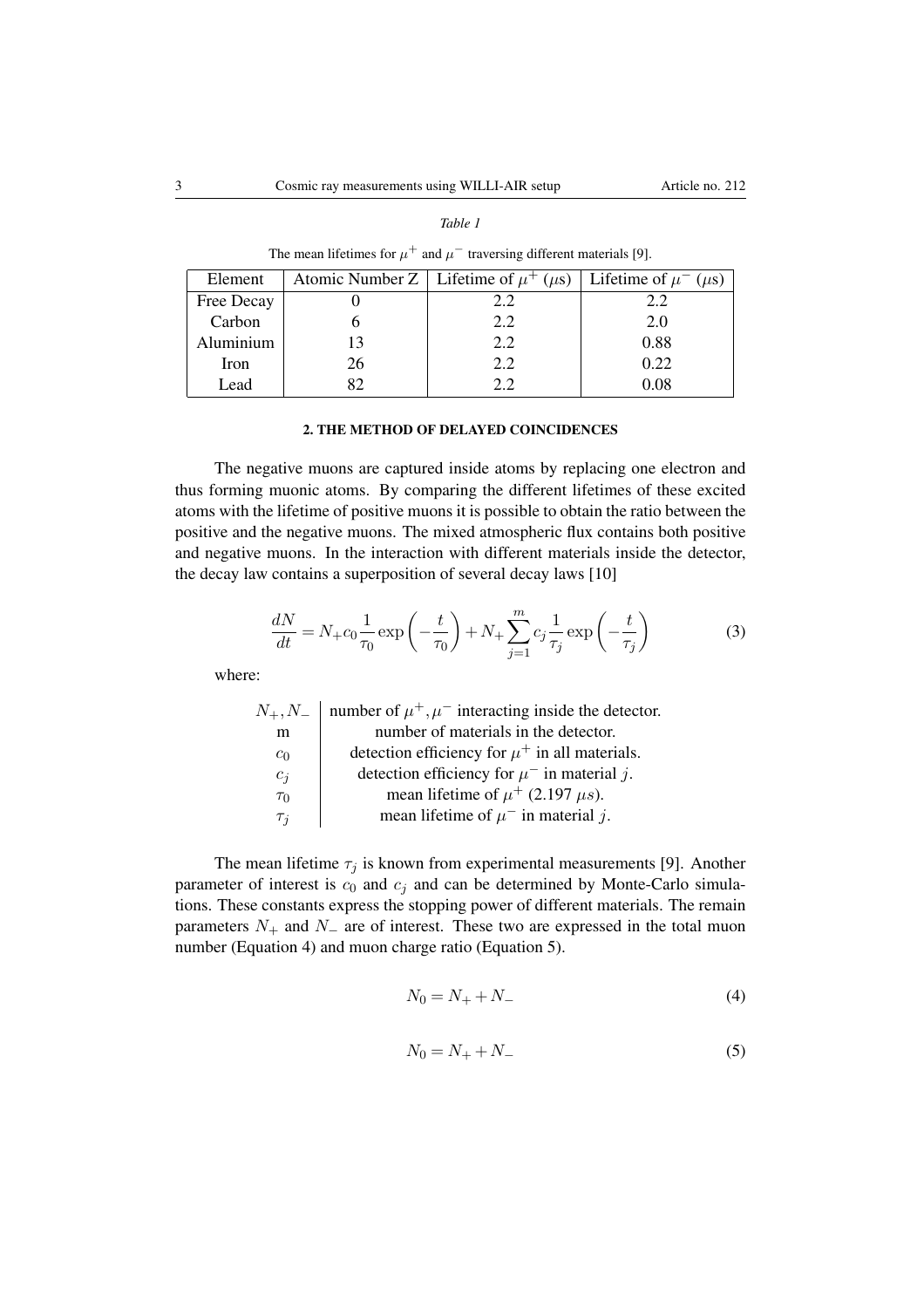By replacing Equation 4 and Equation 5 in Equation 6, we find:

$$
\frac{dN}{dt} = \frac{N_0}{R+1} \left[ Rc_0 \frac{1}{\tau_0} \exp\left(-\frac{t}{\tau_0}\right) + \sum_{j=1}^m c_j \frac{1}{\tau_j} \exp\left(-\frac{t}{\tau_j}\right) \right]
$$
(6)

This function is utilised for the data analysis. The results of the fit strongly depends on the calculus of the efficiencies  $c_0$  and  $c_j$ .

#### 3. THE APPARATUS

Weak Ionization Lead Lepton Interaction for Air-shower Investigations in Romania (WILLI-AIR) is a development of a previously implemented WILLI-EAS facility  $[11-14]$ , the area covered by the experiment being doubled to 1600 m<sup>2</sup> by the addition of another 12 field stations.

Composed of WILLI calorimeter, previously operated in IFIN-HH, and the AIR array, the experiment aims to measure the muon charge ratio in Extensive Air Showers, an observable of great importance for hadronic interaction models. The WILLI-AIR geometry is schematically represented in the left part of Figure 1 [10]. 16 detection modules are stacked, one on top of each other, the first two, represented in green, being also used for triggering the data acquisition. An absorber (not represented in the Figure) made of 100 mm lead and 12 mm steel is placed on top of the detector. All the muons coming from the top, and that are not stopped by the absorber, will be measured. Each active layer contains a plastic scintillator of  $900x900$  mm<sup>2</sup>, mounted inside an Aluminium box. The size of the walls thickness for this coverage is 10 mm, except the lid which is only 1 mm. The signal from the light is collected by four wave length shifter, two for each photomultiplier (EMI 9902 type) [10].

In the Figure 1 right side, the layout of the AIR array is outlined, as well as its placement relative to the WILLI detector. Each field station uses two pieces of plastic scintillator as sensitive volume, read-out individually by one photo-multiplier, placed inside an aluminium box for optical screening.

Due to the upgrade of the front-end electronics (FEE) [15] and of the digital acquisition system (DAQ) [16], all the particles that are interacting in the calorimeter can be recorded. The DAQ and the Front End Electronics (FEE) can easily go up to a trigger rate of 6 kHz.

Another characteristic of the DAQ is the adjustable time window for triggering that offers the possibility to record multiple signals in the same trigger window for each detection channel. This features of the DAQ is of great importance because muons that decay or are captured inside the detector's materials will generate a signal for the resulted electron, delayed with respect to the minimum ionizing phenomena corresponding to the triggering muon, but appearing in the same time window. This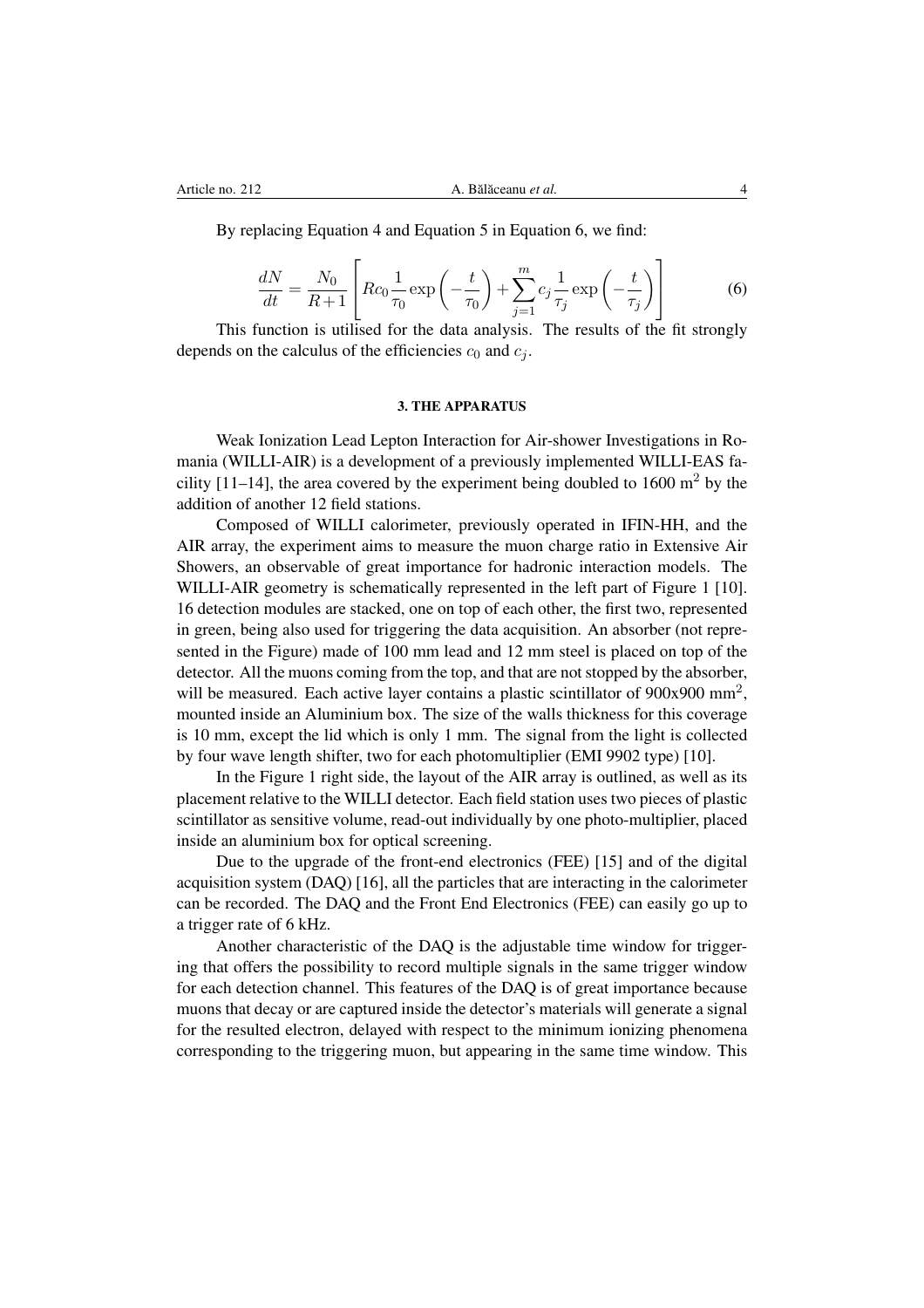

Fig. 1 – Left: the WILLI simplified geometry and right: the placement of the scintillator array relative to the WILLI detector.

sequence of signals, a trigger signal followed by a delayed signal is refereed as a multi-hit event, being referred to in the following chapter. A dead time of 5 ns between hits is estimated.

The final experiment, described initially as a theoretical approach in [8] and presented with the last development in [15], is focused on measuring the muon charge ratio of a single EAS. The experiment can emphasize the radial and azimuthal variation of the ratio between negative and positive muons inside the extended air shower. This study is possible using a spectrometer situated nearby a detector array to determinate the incident EAS. For this experiment in coincidence with the electromagnetic calorimeter, at a distance of proximately 50 m to the center of the mini-array is positioned. The mini-array consists of 24 detection stations. Each box contains two pieces of plastic scintillator of  $0.5 \text{ m}^2$  surface and 40 mm thickness, each of them read-out by two photomultipliers. These detectors are re-utilised form the Kascade Grande experiment [17, 18].

## 4. MEASUREMENTS AND RESULTS

This paper presents preliminary measurements using the WILLI detector in coincidence with a scintillator array. The presented plots are obtained using the Root [19] and Go4 [20] software for data analysis.

The presented measurement is obtained for a mean zenith angle of  $20^{\circ}$  and a azimuth angle of  $45^\circ$ . By recording data using first two layers from the top in coincidence, a rate of about 75 muons per second per square meter is obtained. Also these plates are utilized to configure the trigger signal for the DAQ. The detector geometry utilized for measuring the muon flux can be seen in Figure 1 - left side.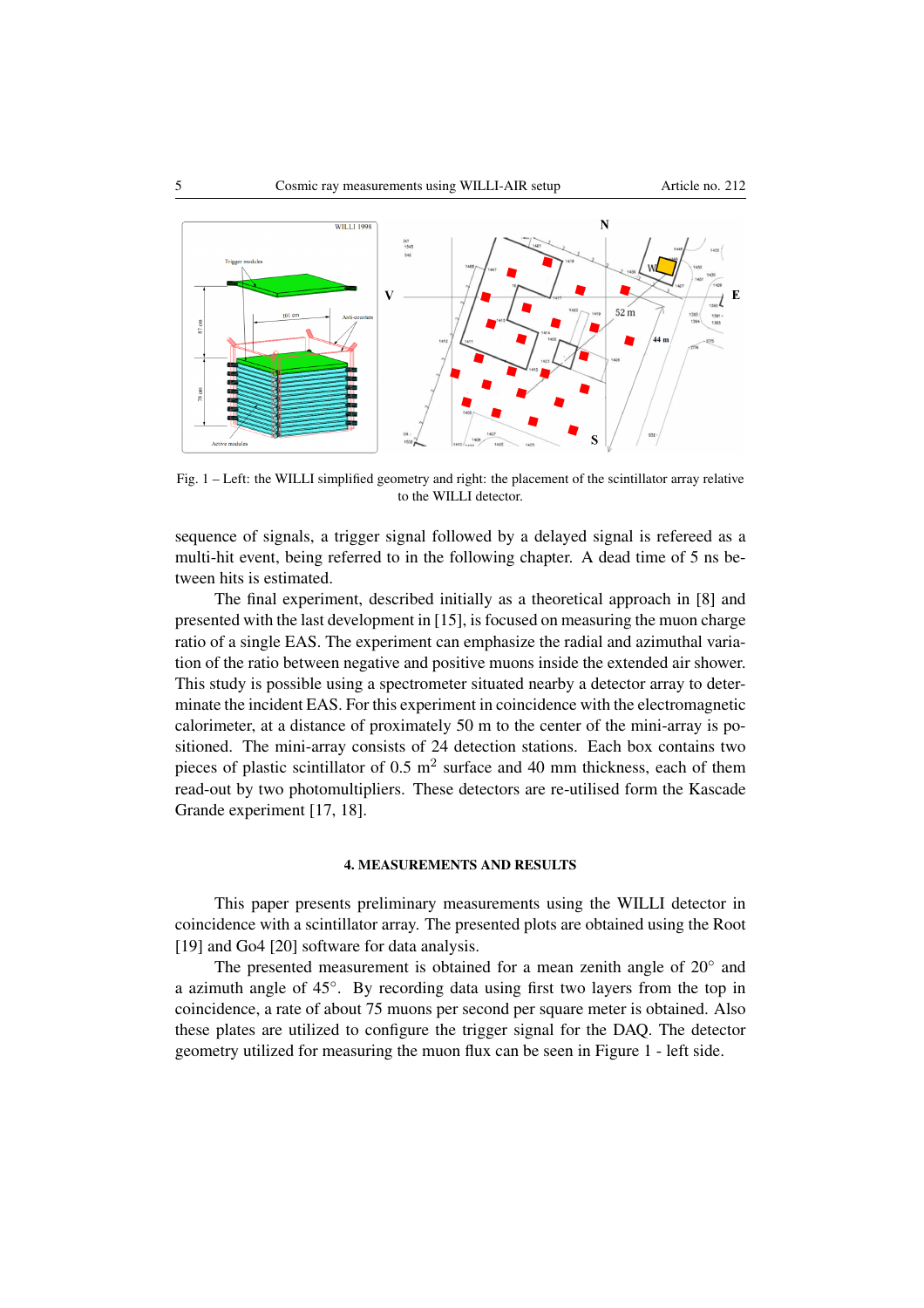

Fig. 2 – Left: the detector profile; Right: the hit position on each detection layer.

The position of the a hit in one layer is reconstructed by subtracting the time from the opposite corners  $(t_{(Left)} - t_{(Right)})$ . There are 14 layers which are labeled from the bottom towards the top of the detector. The hit position on all detection channels is represented in Figure 2 - right side.

The profile of cosmic muons arrived in WILLI detector is represented in Figure 2 - left side.



Fig. 3 – Energy deposited in all active channels of the detector by: left - muons and right - electrons resulted from muon decay inside the detector.

The energy deposited by muons in the detector can be seen in the left plot of Figure 3 and the energy deposited by the electrons is shown in the right plot.

The energy deposited by the muons in the WILLI detector is presented in the left part of Figure 3. The right plot of the figure shows the energy deposited in the detector by the electrons resulted from the muon decays that take place inside the layers of the detector. One can observe that the energy distribution of the electrons is no as clean as the one from the muons. The contamination is due to the selection done in the arrival time of the electrons, which in this case overlaps over a small interval with the arrival time of muons.

Figure 4 shows the arrival time of the charged particle in each detector channel for one hit per channel per event (left side) and two hits per channel per event (right side). The trigger window is set to 10  $\mu$ s and the distance between the trigger and the start of the time window is 850 ns. We observe a peak followed by a tail after the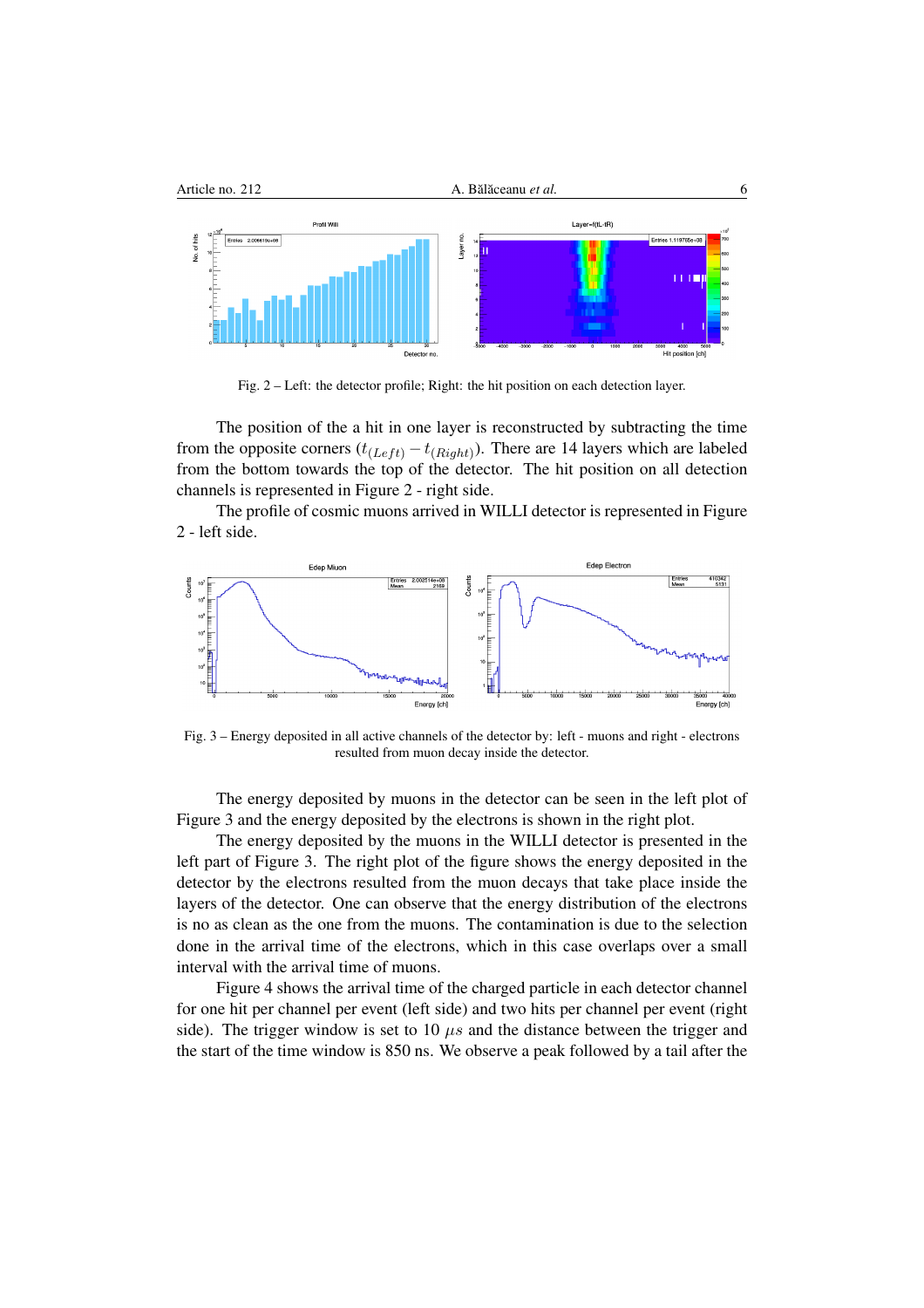main peak comes from the signal given by the electron that appears after the muon disintegration inside the detector material.



Fig. 4 – Arrival time in each detection channel for: left - one hit per channel per event and right - two hits per channel per event when WILLI is self triggered.



Fig. 5 – Arrival time in all the detector layers obtained by summing the one hit and two hits case.

The profile of the sum between the two histograms presented in Figure 4 depicting the arrival time of the charged particles in the case of one hit and two hits per channel per event, respectively, is plotted in Figure 5. From this type of histogram the muon charge ratio can be obtained.



Fig. 6 – Arrival time in each detection channel obtained when WILLI is in coincidence with the scintillator array for: left - one hit per channel per event; right - two hits per channel per event.

The WILLI detector can be used in coincidence with the scintillator array mentioned above. The measured data from this coincidence has been analysed in a simmi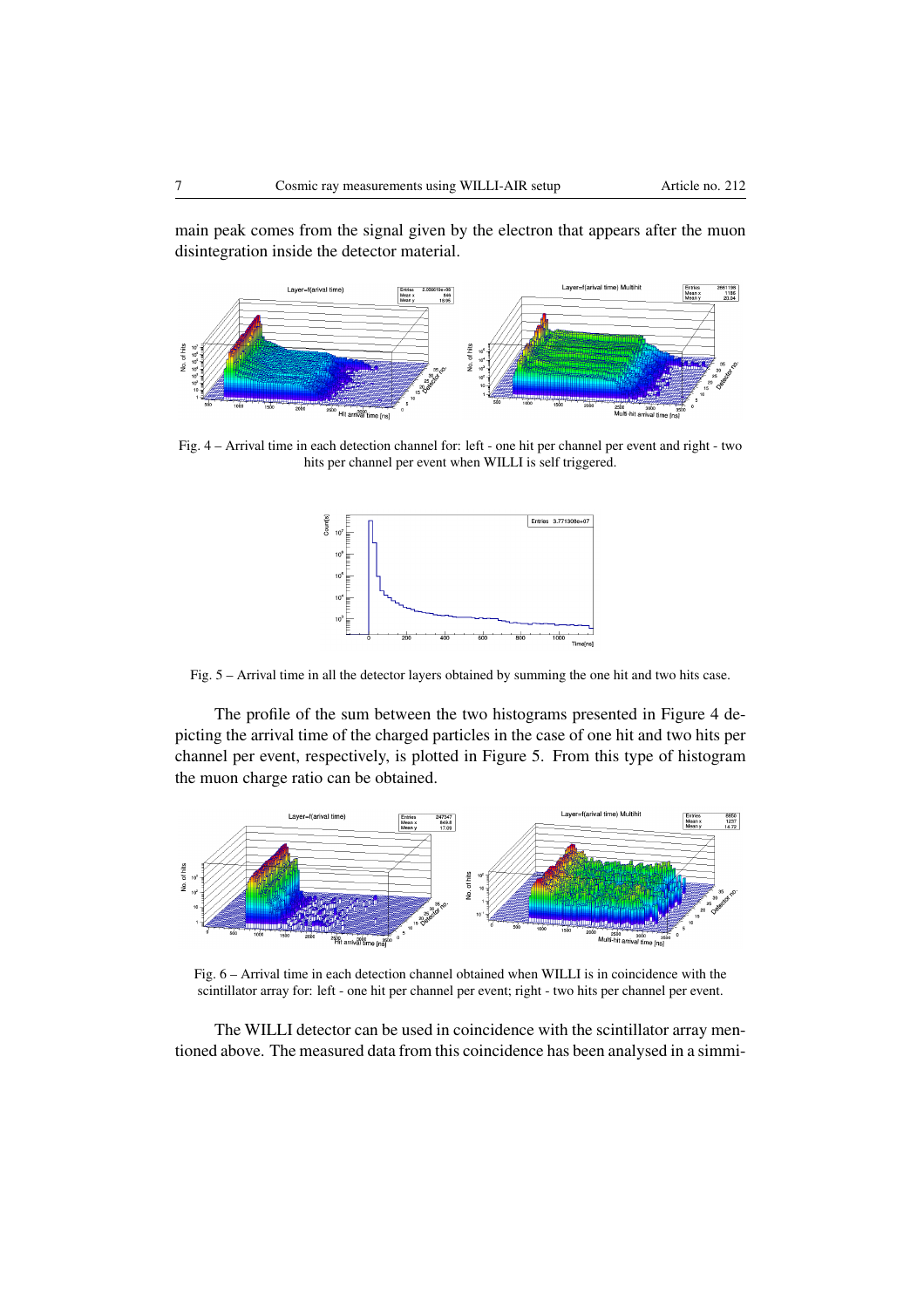lar way at the data measured only with the WILLI detector. The results are presented in Figures 6 and 7. One can observe that the statistics is lower in this case due to the coincidence between the detector and the array.



Fig. 7 – The total arrival time as a sum of one hit and two hits per channel per event cases given by the coincidence between WILLI and the scintillator array.

#### 5. CONCLUSIONS

The WILLI-AIR experiment is developed to investigate charged particle resulted in the interaction in the external layers of the atmosphere of primary cosmic particles with nuclei. The experiment is focused on the charged particles that arrive at the ground level and produced by primary particles with initial energy up to the  $10^{15}$ eV.

There are two main aspects regarding this work. The first one is providing measurements on low energy cosmic muons, in a certain region of the cosmic rays spectrum, where there is still more to be solved. Any kind of data are important for the scientific community and in our case it is a measurement waited for a long time. The muon charge ratio has been measured in the past decades by many experiments, but the correlation between the number of muons (positive and negative ones) inside an air shower, in the low energy range of the cosmic ray spectrum is still to be determined.

Second aspect of this work is focused on the hardware development. The process of testing many different scenarios and different schematics is time consuming but in the end delivers real solutions and real understanding of the detectors, front-end and DAQ systems. Further, this hardware can be extended to different experiments and measurements.

Using the set-up presented above we obtain a muon charge ratio of 1.35 *±*0*.*2 for a measurement using WILLI calorimeter in coincidence with scintillator array, utilising a multiplicity of two detectors. The current measurement is preliminary due to the low statistics. In a future publication we will have more events available and provide a better estimate.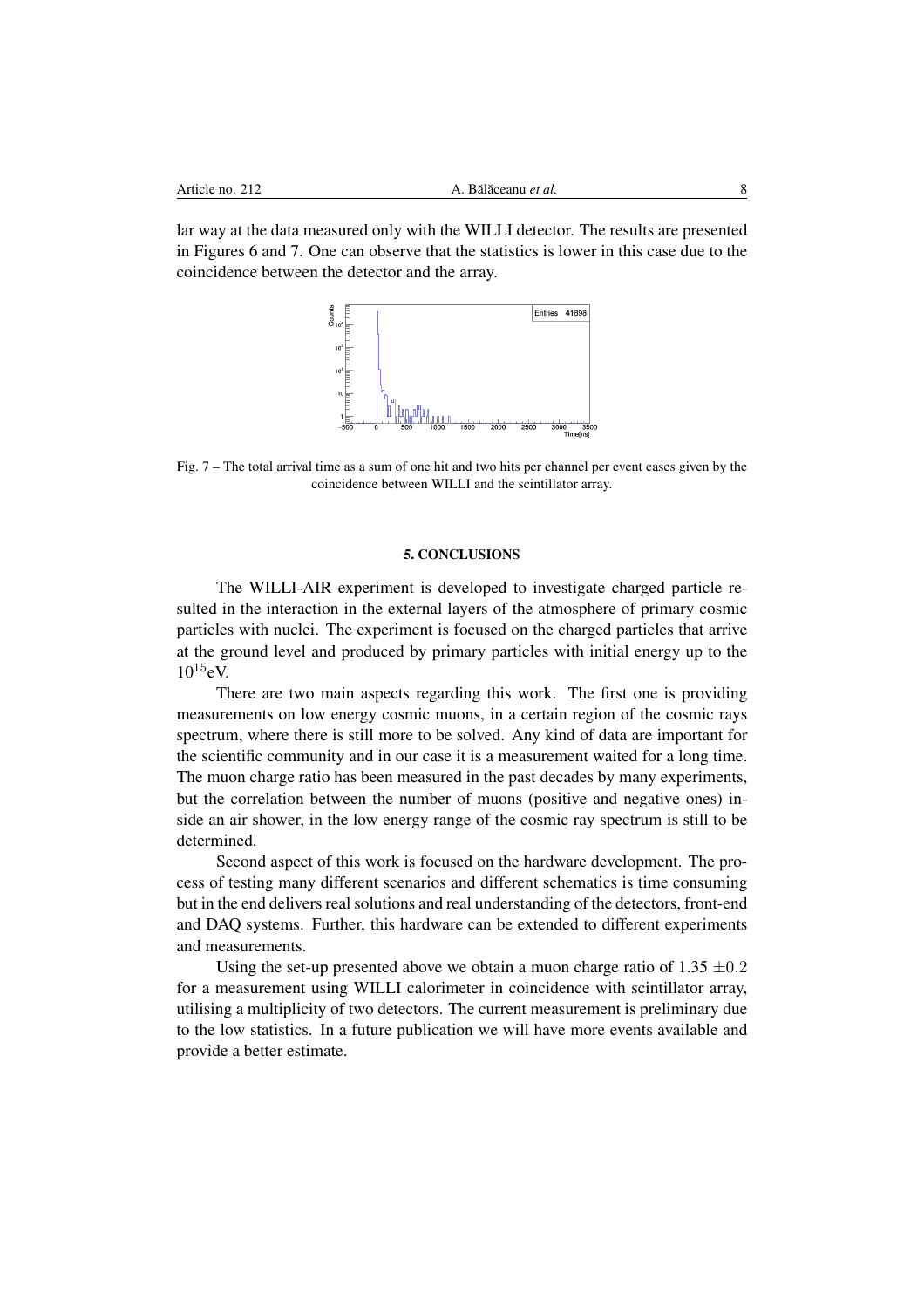Using the WILLI calorimeter in coincidence with any two detector stations of the scintillator array, muon measurements were performed. A value for the charge ratio is not possible at this point due to the low statistics. This can be improved by long time measurements, a minimum period of a few months being required for acceptable statistics.

*Acknowledgements.* This work was supported by the Romanian National Authority for Scientific Research and Innovation, CNCS/CCCDI - UEFISCDI, projects number PN-III-P1-1.2-PCCDI-2017-0839/2017 and PN-III-P2-2.1-PED-2016-1659 within PNCDI III. I would like to thank to the Dr. Haungs Andreas and Dr. Herman-Joseph Mathes for their guidance, help and support for this work.

#### **REFERENCES**

- 1. A. Haungs, H. Rebel and M. Roth, "Energy spectrum and mass composition of high-energy cosmic rays", Rep. Prog. Phys. 66, 1145-1206 (2003).
- 2. C. Bordeanu, C. Rolfs, R. Margineanu, F. Negoita and C. Simion, "Saltmine underground accelerator lab for Nuclear Astrophysics", J. Phys. G: Nucl. Part. Phys. 35, 014011 (2008).
- 3. R. Margineanu, C. Simion, S. Bercea, O.G. Duliu, D. Gheorghiu, A. Stochioiu, and M. Matei, "The Slanic Prahova (ROMANIA) underground low-background radiation laboratory", Applied Radiation and Isotopes 66, 1501-1506 (2008).
- 4. R.M. Margineanu, A.M. Apostu, O.G. Duliu, and S. Bercea, "External dose rate in Unirea salt mine, Slanic-Prahova, Romania", Applied Radiation and Isotopes 67, 759-761 (2009).
- 5. R.M. Margineanu, B. Mitrica, A. Apostu, and C. Gomoiu, "Traces of radioactive I-131 in rainwater and milk samples in Romania", Environ. Res. Lett. 6, 034011 (2011).
- 6. A.M. Badescu, "Considerations on an underground neutrino radio detector in salt", JINST 8, P03010 (2013).
- 7. R.M. Margineanu, "Radon measurements in underground mines and caves from several European countries", AIP Conference Proceedings 2076, 050004 (2019).
- 8. H. Rebel et al., "The muon charge ratio in cosmic ray air showers", J. Phys. G: Nucl. Part. Phys. 35, 085203 (2008).
- 9. T. Suzuki, D.F. Measday, and J. P. Roalsvig, "Total nuclear capture rates for negative muons", Phys. Rev C 35, 2212 (1987).
- 10. B. Vulpescu et al., "A compact detector for the measurement of the cosmic-ray muon charge ratio", Nuclear Instruments and Methods in Physics Research A 414, 205—217 (1998).
- 11. Iliana M. Brancus et al., "The East-West effect of the muon charge ratio at energies relevant to the atmospheric neutrino anomaly", Nuclear Physics A 721, 1044c-1047c (2003).
- 12. B. Mitrica et al., "Investigation of cosmic ray muons with the WILLI detector compared with the predictions of theoretical models and with semi-analytical formulae", Nuclear Physics B 196, 462-465 (2009).
- 13. Denis Iulian Stanca, "Studies of cosmic ray muons using compact scintillator detectors", (Faculty of Physics, University of Bucharest, Romania, 2012).
- 14. Bogdan Mitrica, "Studies of the directional dependence of the muon flux and possibilities to test the hadronic interaction models", (Faculty of Physics, University of Bucharest, Romania, 2010).
- 15. A. Balaceanu et al., "Hardware Development for the «Weak Ionization Lead Lepton Interaction for Air-shower Investigations in Romania  $\gg$  - WILLI-AIR experiment", AIP Conference Proceedings 1852, 080002 (2017).